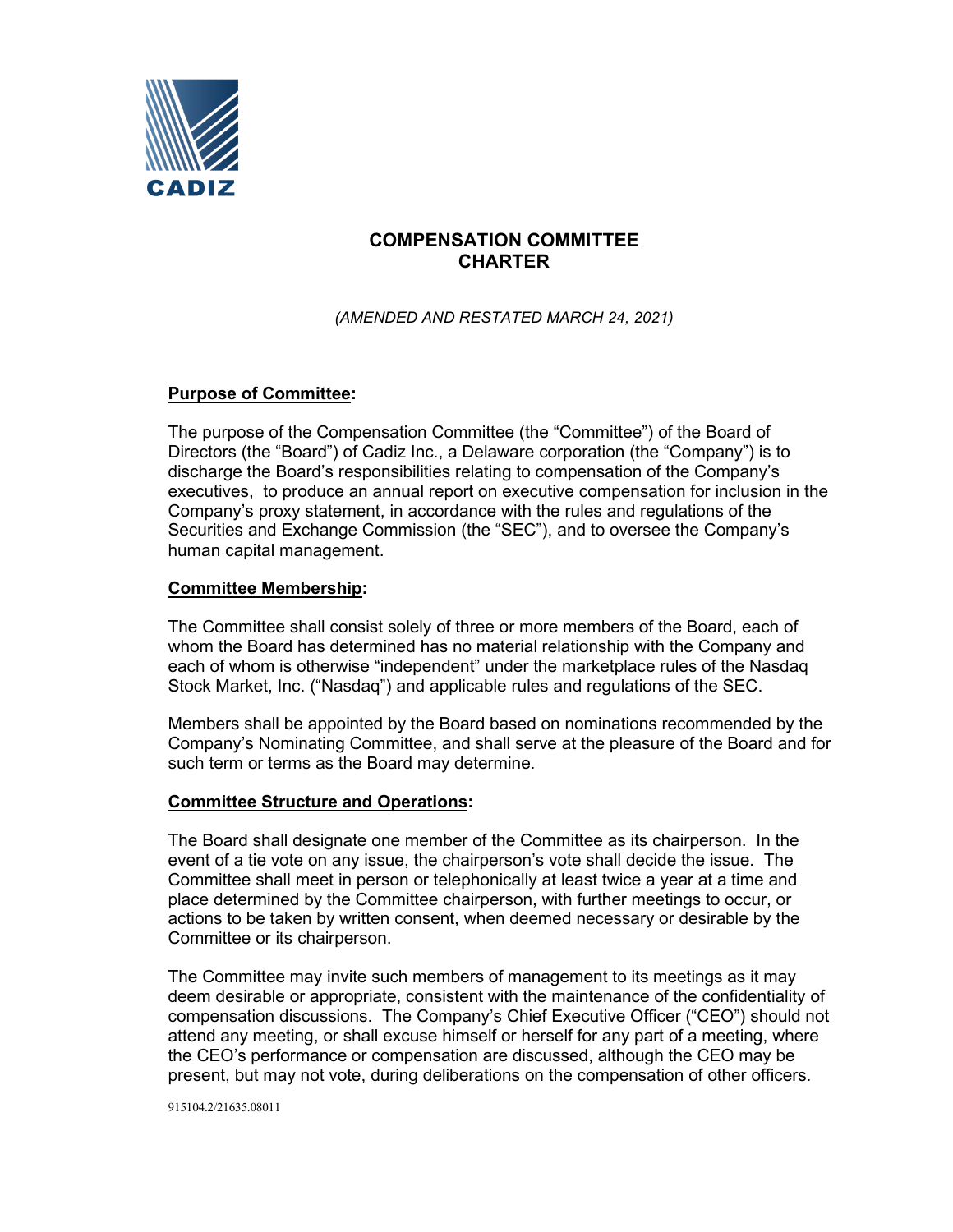## **Committee Duties and Responsibilities:**

The following are the duties and responsibilities of the Committee:

- 1. In consultation with senior management, establish the Company's general compensation philosophy, and oversee the development and implementation of compensation programs.
- 2. Review and approve corporate goals and objectives relevant to the compensation of the CEO, evaluate the CEO's performance in light of those goals and objectives, and set the CEO's compensation level based on this evaluation. In determining the long-term incentive component of CEO compensation, the Committee shall consider, among other factors, the Company's performance and relative stockholder return, the value of similar incentive awards to CEOs at comparable companies, the awards given to the CEO in past years, and the status of valuable water projects to the Company.
- 3. Review and approve compensation programs applicable to senior management of the Company.
- 4. Approve any new equity compensation plan or any material change to an existing plan where stockholder approval has not been obtained, make recommendations to the Board with respect to the Company's incentive and deferred compensation plans and equity-based plans, act as the administrative committee for these plans and oversee the activities of the individuals responsible for ministerially administering these plans, and discharge any responsibilities imposed on the Committee by any of these plans.
- 5. In consultation with management, oversee regulatory compliance with respect to compensation matters, including overseeing the Company's policies on structuring compensation programs to preserve tax deductibility, and, as and when required, establishing performance goals and certifying that performance goals have been attained for purposes of Section 162(m) of the Internal Revenue Code.
- 6. Annually review the Company's workforce strategy and process for management development, including talent development, diversity and inclusion initiatives, organizational health and safety policies, and succession planning for the CEO, Executive Officers and senior management.
- 7. Review and approve or ratify any severance or similar termination payments made or proposed to be made to any current or former member of senior management of the Company.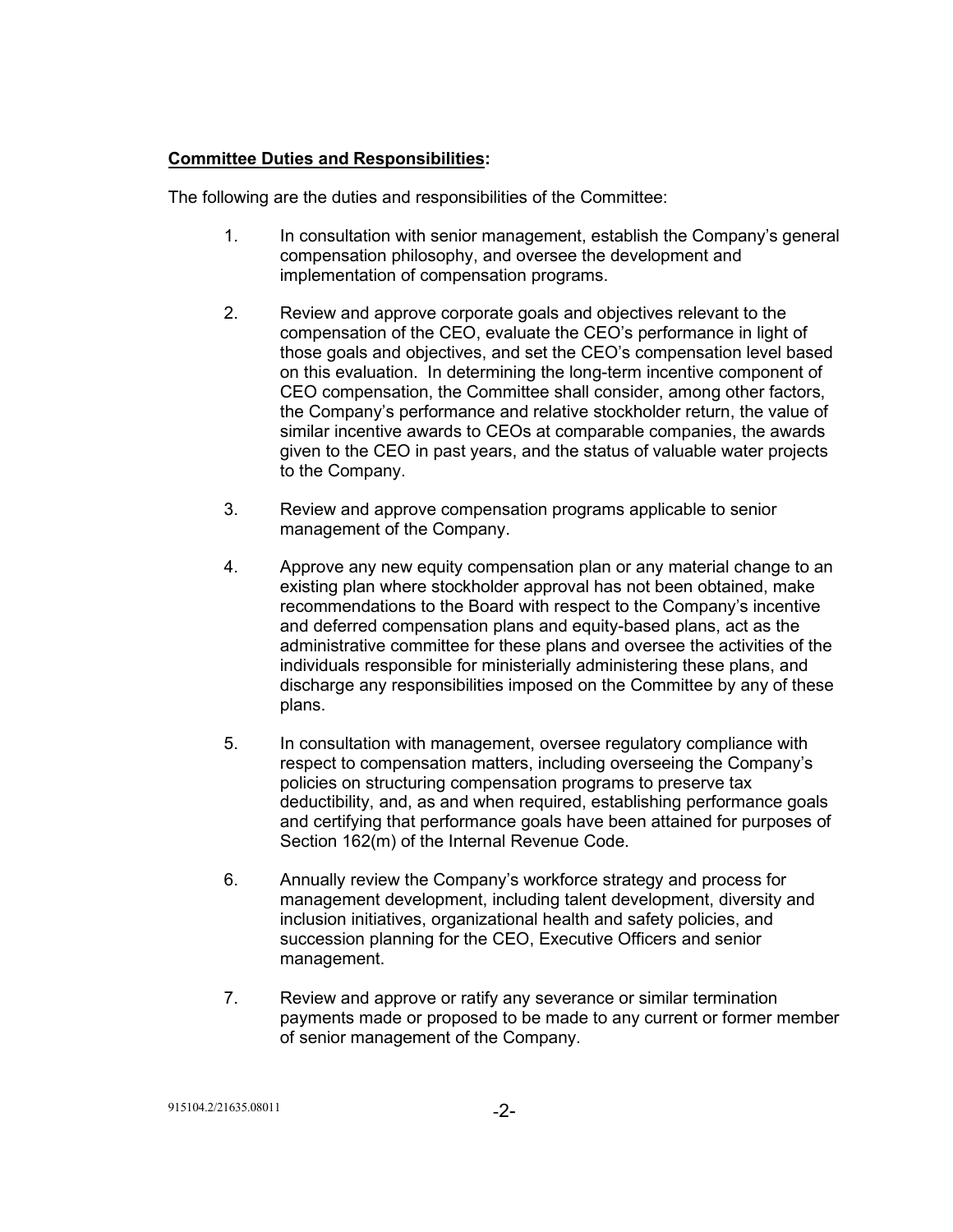- 8. Prepare and issue the evaluations and reports required under "Committee Reports" below.
- 9. Review and approve compensation programs applicable to members of the Board.
- 10. Review the risks associated with the Company's compensation policies and practices.
- 11. Review the results of any advisory stockholder votes on executive compensation and consider whether to recommend adjustments to the Company's executive compensation policies and practices as a result of such votes.
- 12. Any other duties or responsibilities expressly delegated to the Committee by the Board from time to time relating to the Company's compensation programs.

## **Delegation to Subcommittee:**

The Committee may, in its discretion, delegate all or a portion of its duties and responsibilities to a subcommittee of the Committee. In particular, the Committee may delegate the approval of certain transactions to a subcommittee consisting solely of members of the Committee who are (i) "Non-Employee Directors" for the purposes of Rule 16b-3 under the Securities Exchange Act of 1934, as in effect from time to time, and (ii) "outside directors" for the purposes of Section 162(m) of the Internal Revenue Code, as in effect from time to time.

#### **Committee Reports:**

The Committee shall produce the following reports and provide them to the Board.

- 1. An annual Report of the Compensation Committee on Executive Compensation for inclusion in the Company's annual proxy statement in accordance with applicable SEC rules and regulations.
- 2. An annual performance evaluation of the Committee, which evaluation must compare the performance of the Committee with the requirements of this charter. The performance evaluation should also recommend to the Board any improvements to this charter deemed necessary or desirable by the Committee. The performance evaluation by the Committee shall be conducted in such manner as the Committee deems appropriate. The report to the Board may take the form of an oral report by the chairperson of the Committee or any other member of the Committee designated by the Committee to make this report.
- 3. A summary of the actions taken at each Committee meeting, which shall be presented to the Board at the next Board meeting.